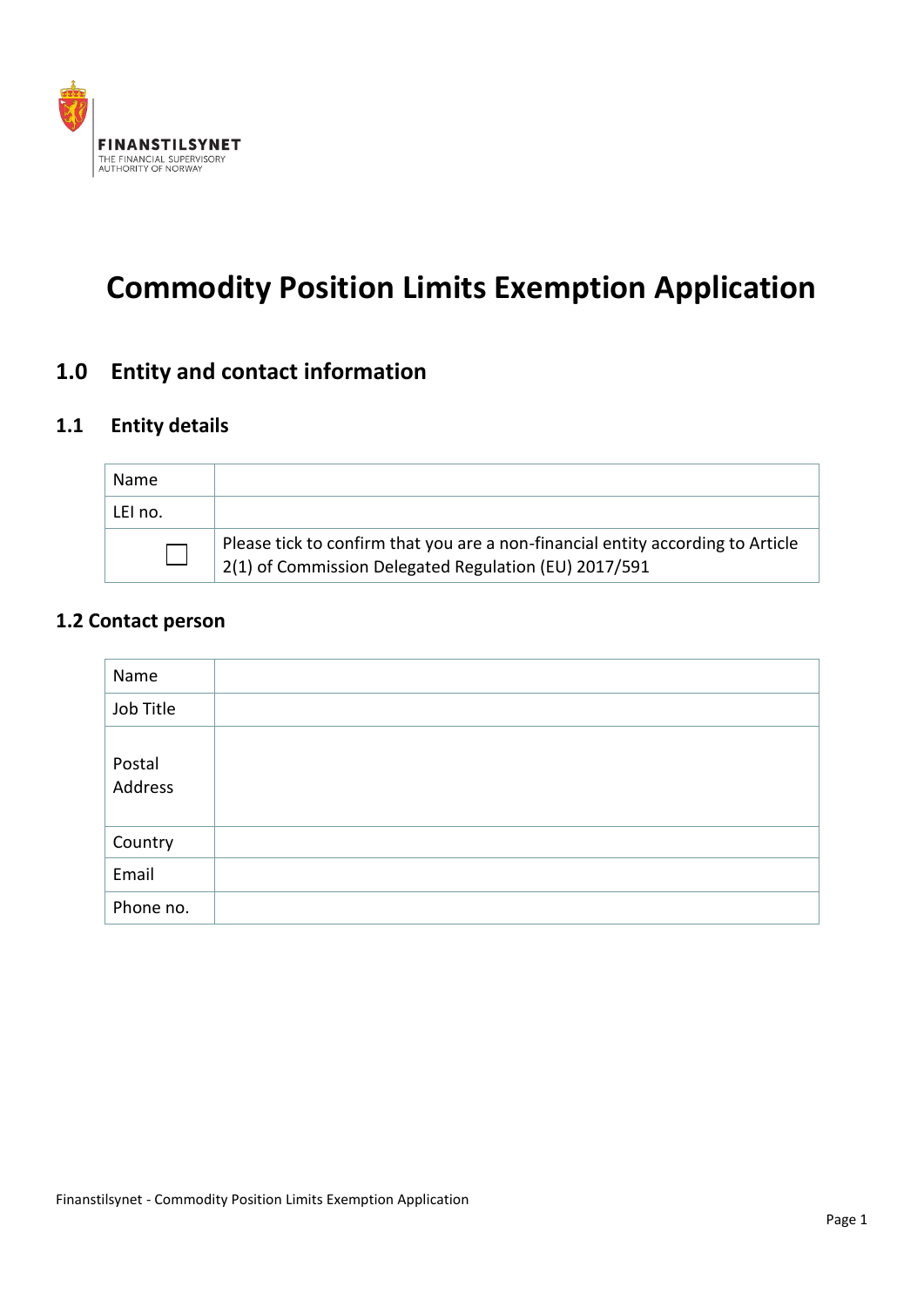## **2.0 Application type**

Please tick for the relevant application type:



**New application** for a position limit exemption.

**Re-application** for a position limit exemption as a result of a significant change in commercial or trading activities in commodity derivatives *(please note that all fields in this form will have to be repopulated for a re-application).*

**Description of change:**

Please state date and reference on previous approval from Finanstilsynet.

| Date      |  |
|-----------|--|
| Reference |  |

#### **Cancellation** of an approved exemption.

Please state date and reference on previous approval from Finanstilsynet.

| Date      |  |
|-----------|--|
| Reference |  |
|           |  |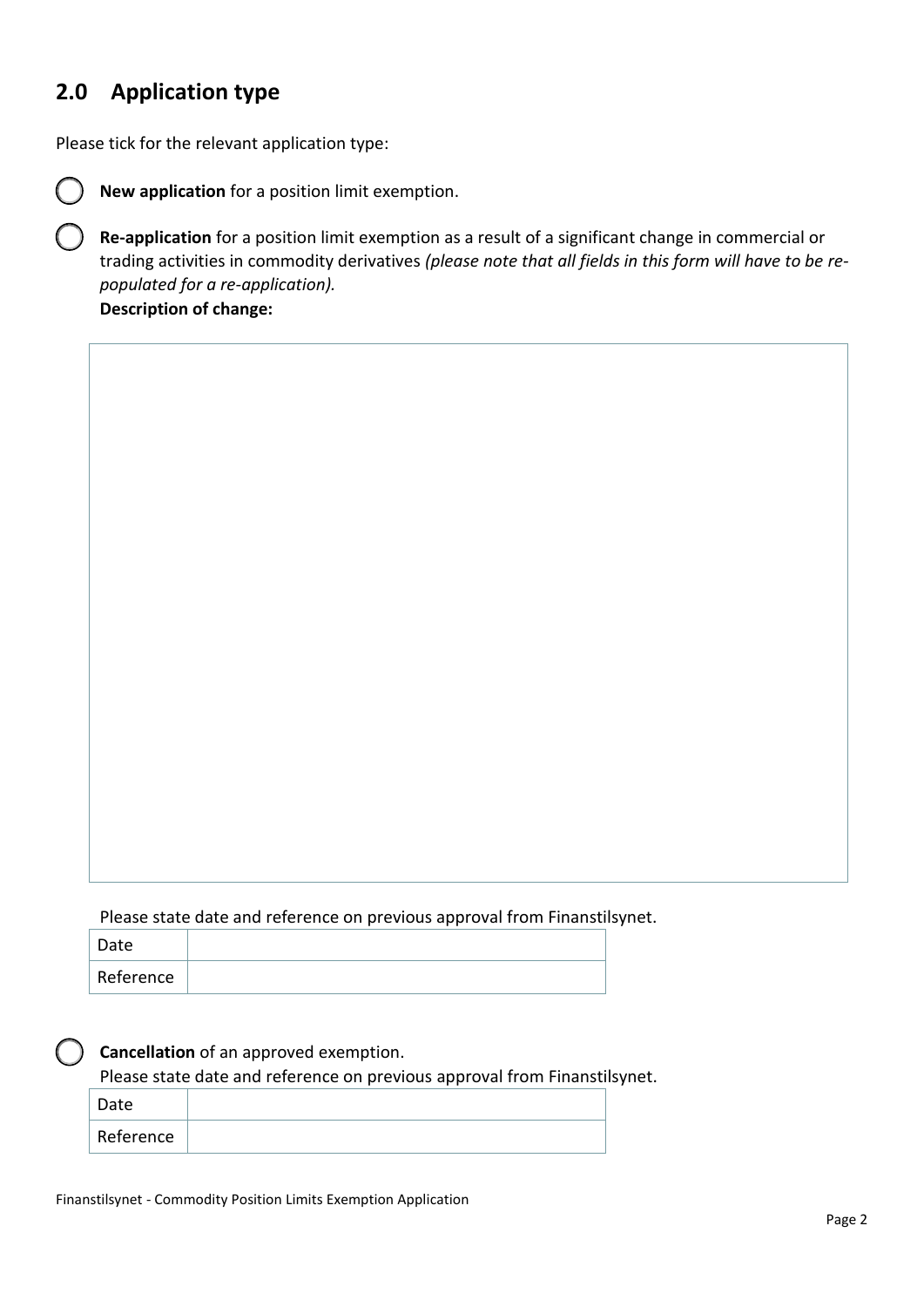### **3.0 Exemption details**

3.1 Please describe **details of commodity derivate contract(s)** for which you seek an exemption. Please note that this should be your expected riskreducing positions.

| <b>Trading venue</b> | <b>MIC</b> | Venue product code | <b>Commodity derivative name</b> | Spot month<br>contract:<br><b>Total risk-reducing</b><br>position | Other months'<br>contract:<br><b>Total risk-reducing</b><br>position | <b>Units</b> |
|----------------------|------------|--------------------|----------------------------------|-------------------------------------------------------------------|----------------------------------------------------------------------|--------------|
|                      |            |                    |                                  |                                                                   |                                                                      |              |
|                      |            |                    |                                  |                                                                   |                                                                      |              |
|                      |            |                    |                                  |                                                                   |                                                                      |              |
|                      |            |                    |                                  |                                                                   |                                                                      |              |
|                      |            |                    |                                  |                                                                   |                                                                      |              |
|                      |            |                    |                                  |                                                                   |                                                                      |              |
|                      |            |                    |                                  |                                                                   |                                                                      |              |
|                      |            |                    |                                  |                                                                   |                                                                      |              |
|                      |            |                    |                                  |                                                                   |                                                                      |              |
|                      |            |                    |                                  |                                                                   |                                                                      |              |
|                      |            |                    |                                  |                                                                   |                                                                      |              |
|                      |            |                    |                                  |                                                                   |                                                                      |              |
|                      |            |                    |                                  |                                                                   |                                                                      |              |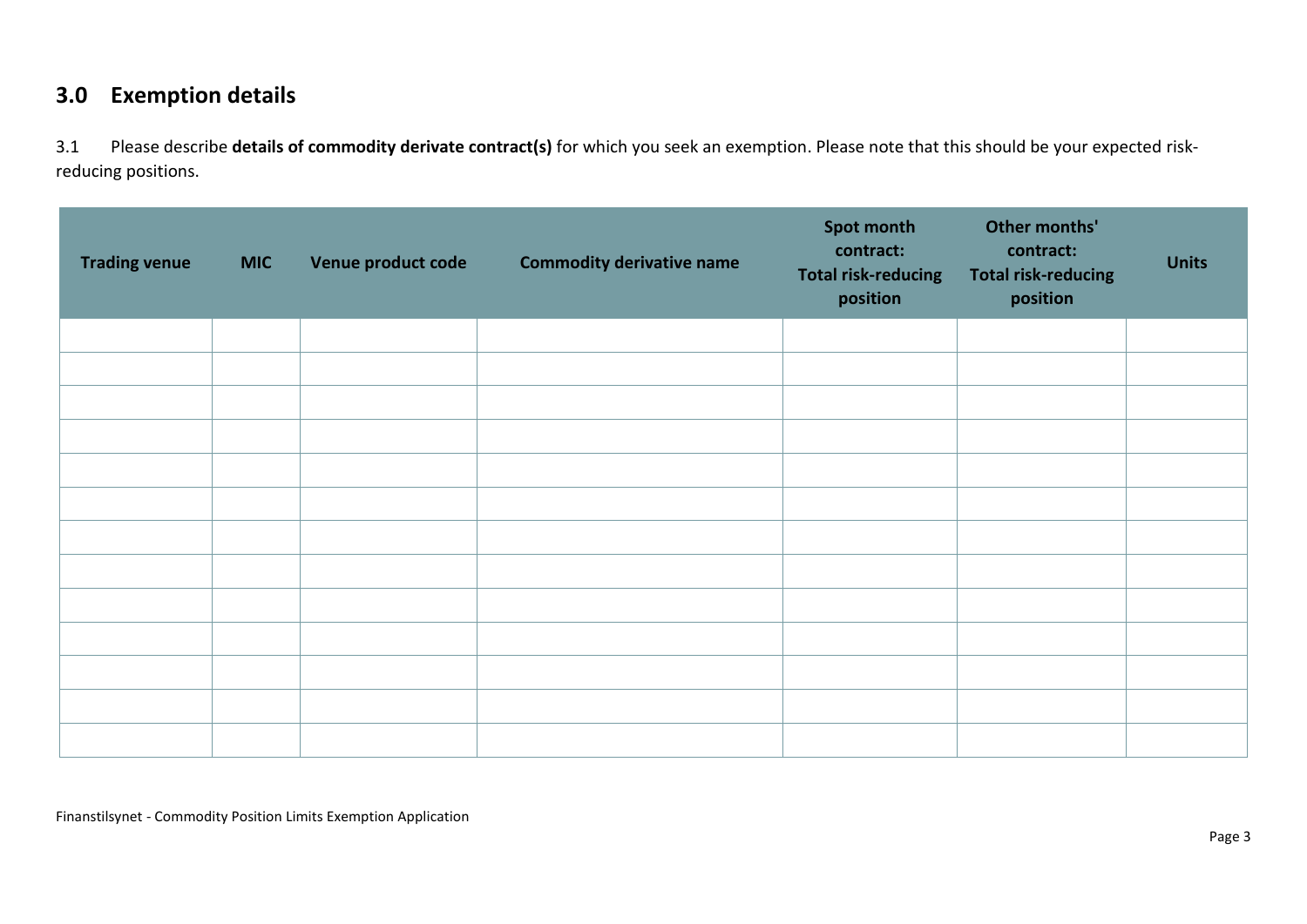3.2 Please describe the **nature of your commercial activity** in the commodity related to the above commodity derivative. Please specify the commodity derivative alongside the description.

3.3 Please provide a **value of your commercial activity** in the commodity related to above commodity derivative. Please also specify how the value was **calculated.**

Finanstilsynet - Commodity Position Limits Exemption Application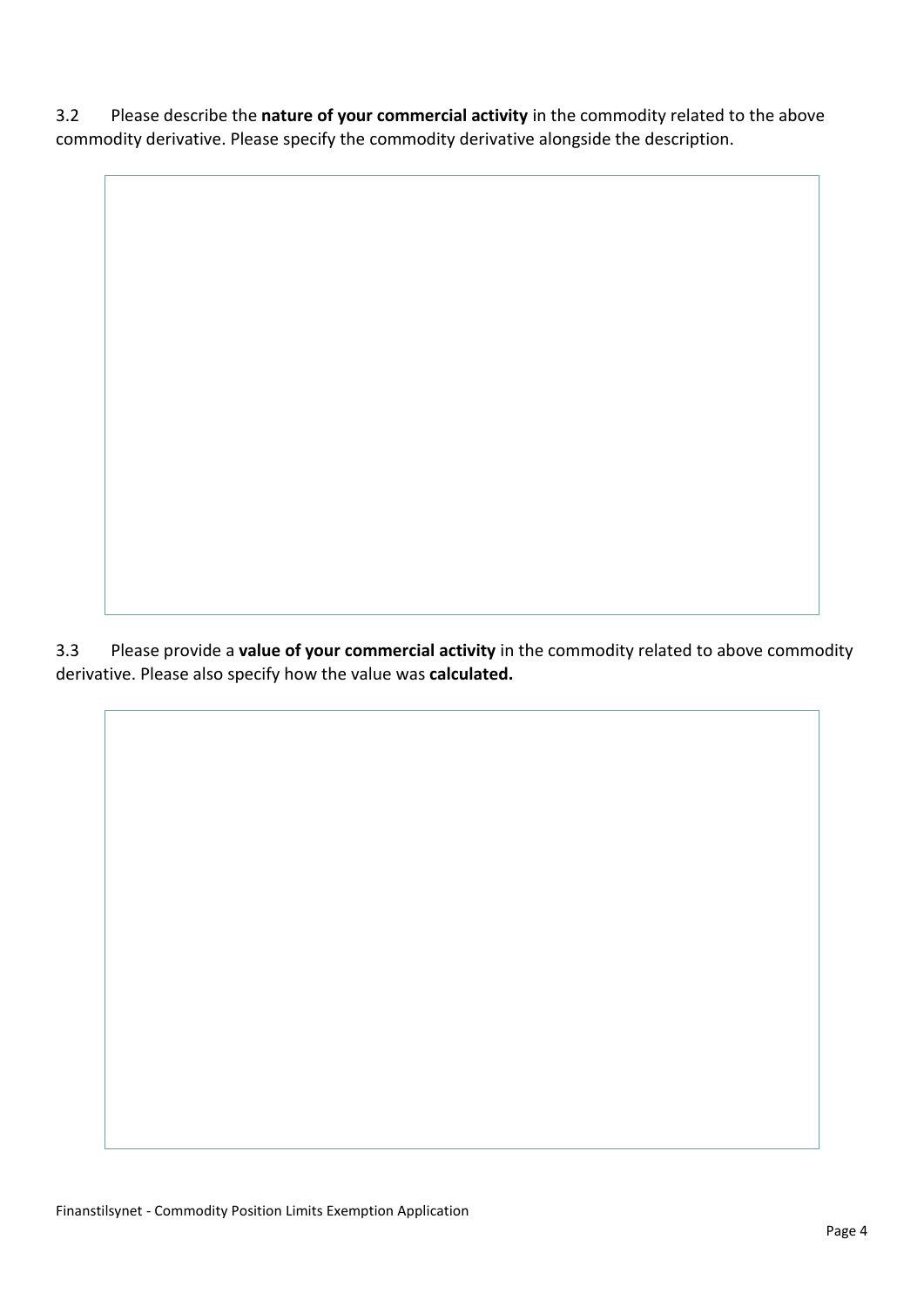3.4 Please describe the **nature and value of your activity in the trading of and positions held** in the above commodity derivative traded on trading venues and any EEOTC.

3.5 Please provide a description of the **nature and size of the exposures and risks** in the commodity which you have or expect to have as a result of your commercial activities and which are or would be mitigated by the use of commodity derivatives.

Finanstilsynet - Commodity Position Limits Exemption Application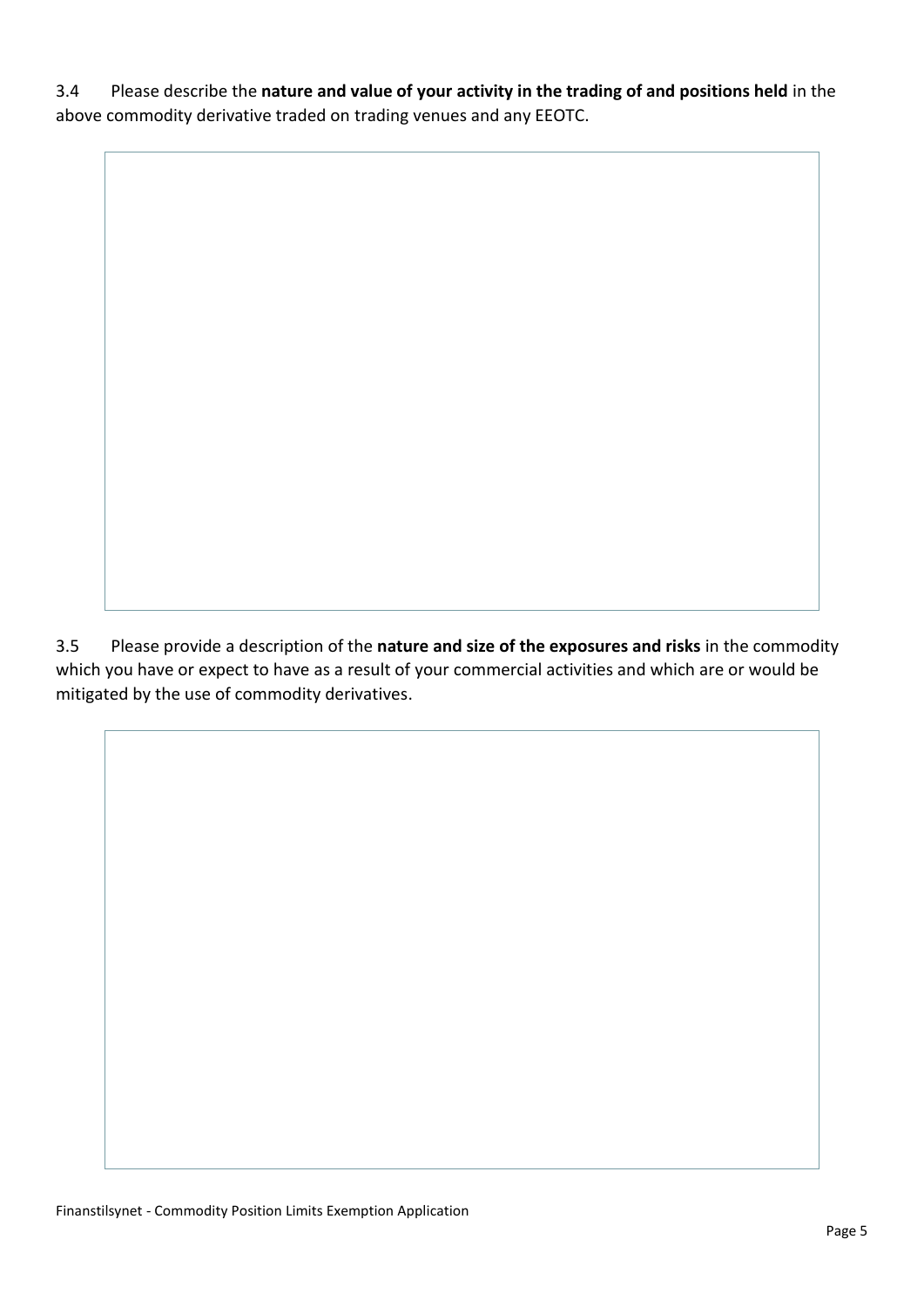3.6 Please provide an explanation of how your use of commodity derivatives directly reduces your exposure and risks in your commercial activities.

3.7 Other comments relevant for the application.

Finanstilsynet - Commodity Position Limits Exemption Application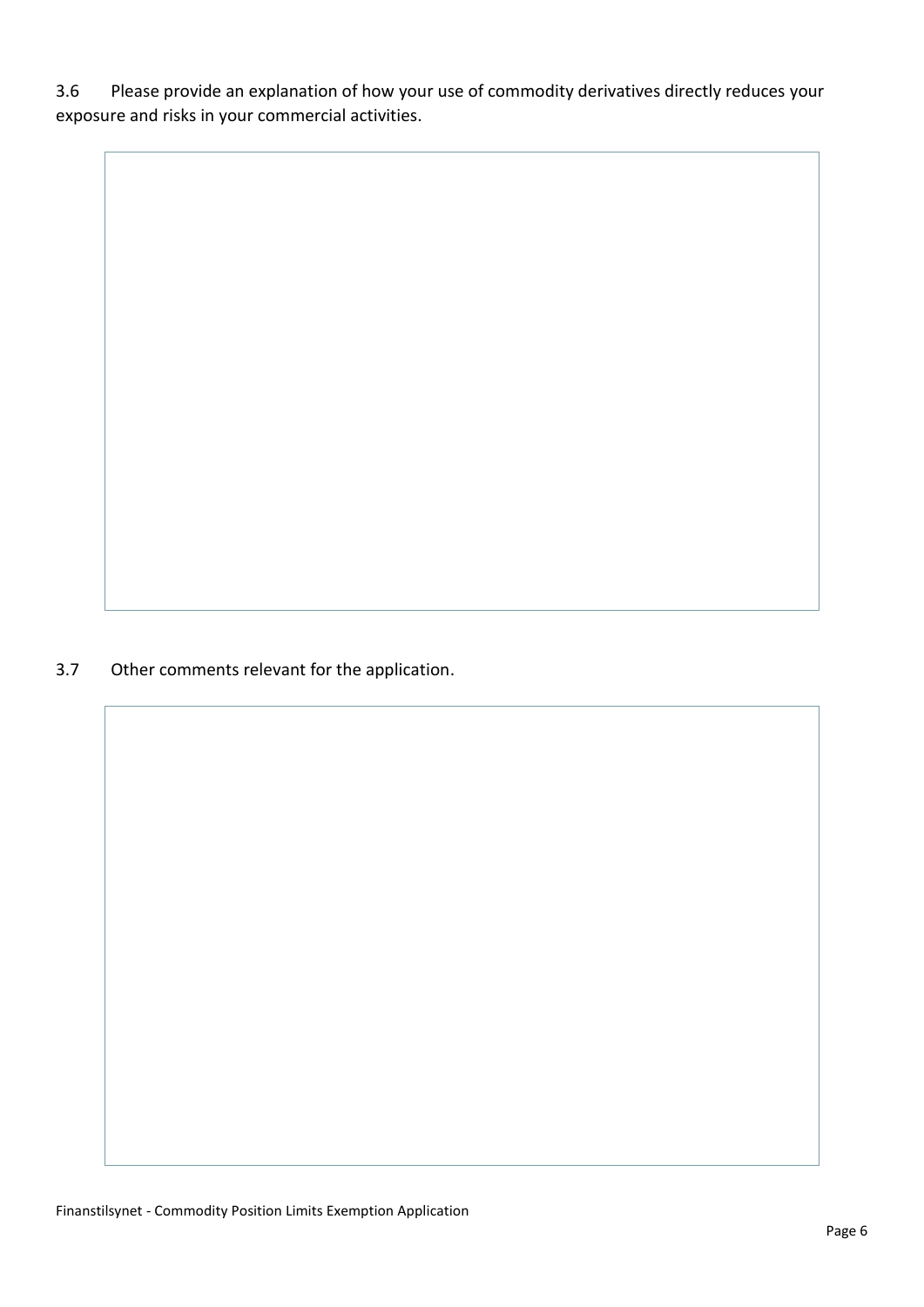# **4.0 Signatory**

### **4.1 Confirmation**

| The entity will notify Finanstilsynet immediately if there is any significant<br>change to the provided information in this application as required by Article<br>8(4) of Commission Delegated Regulation (EU) 2017/591. |
|--------------------------------------------------------------------------------------------------------------------------------------------------------------------------------------------------------------------------|
| I confirm that I am a suitable person of appropriate seniority at the entity,<br>and is able to attest to the factual accuracy and validity of the information<br>provided in this form.                                 |

# **4.1 Authorised Signature**

| Date                          |  |
|-------------------------------|--|
| Place                         |  |
| Name                          |  |
| Position within<br>the entity |  |
| Signature                     |  |